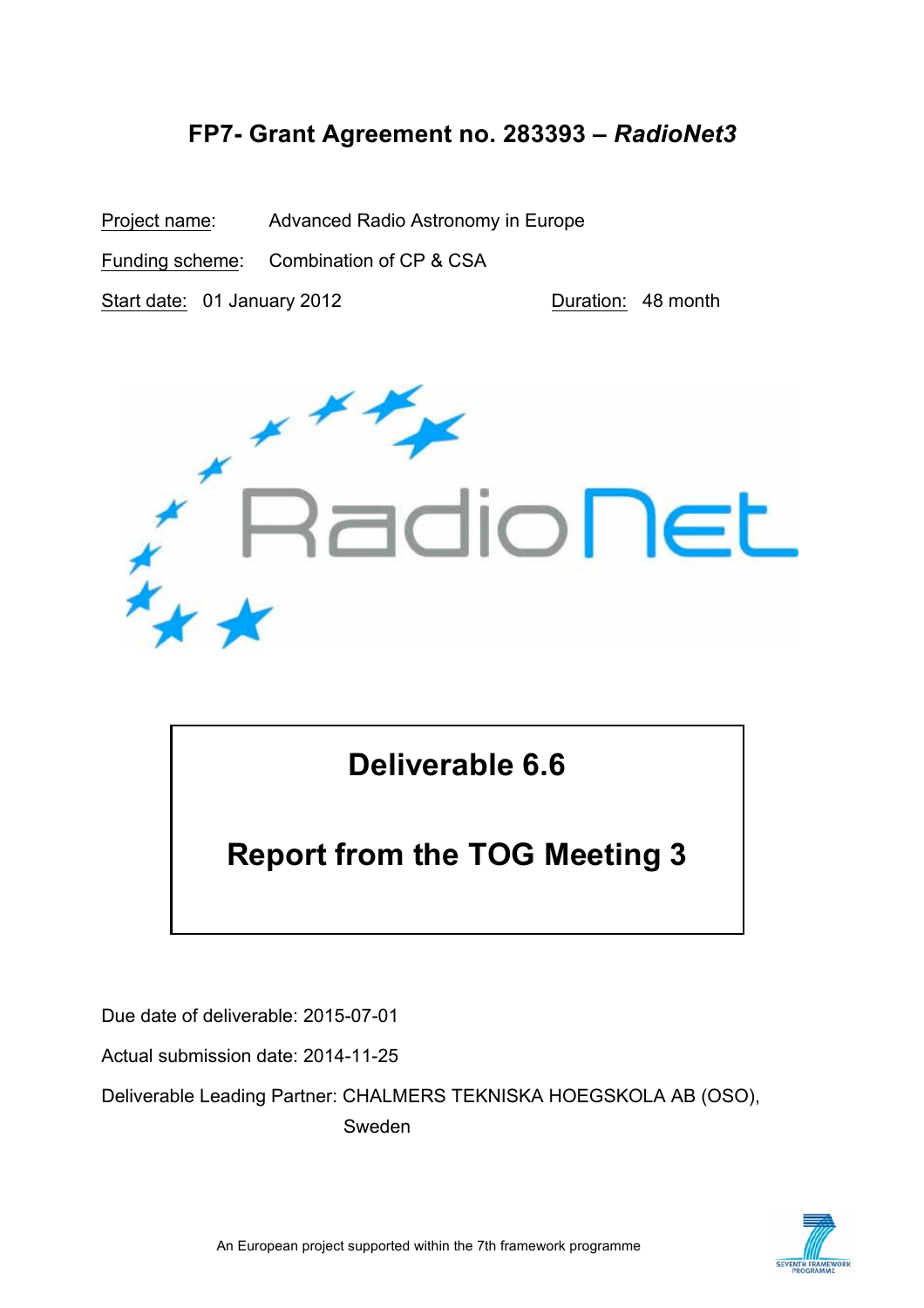## **1. Document information**

| Document name: | Report from 3rd EVN Technical and Operations Group Meeting<br>(TOG) |
|----------------|---------------------------------------------------------------------|
| Type           | Report                                                              |
| <b>WP</b>      | 6 (ERATec)                                                          |
| Authors        | Michael Lindqvist (OSO)                                             |

### **1.2 Dissemination Level**

| <b>Dissemination Level</b> |                                                                                                 |  |  |  |  |
|----------------------------|-------------------------------------------------------------------------------------------------|--|--|--|--|
| PU                         | <b>Public</b>                                                                                   |  |  |  |  |
| <b>PP</b>                  | Restricted to other programme participants (including the Commission<br>Services)               |  |  |  |  |
| <b>RE</b>                  | Restricted to a group specified by the consortium (including the<br><b>Commission Services)</b> |  |  |  |  |
| CO                         | Confidential, only for members of the consortium (including the<br><b>Commission Services)</b>  |  |  |  |  |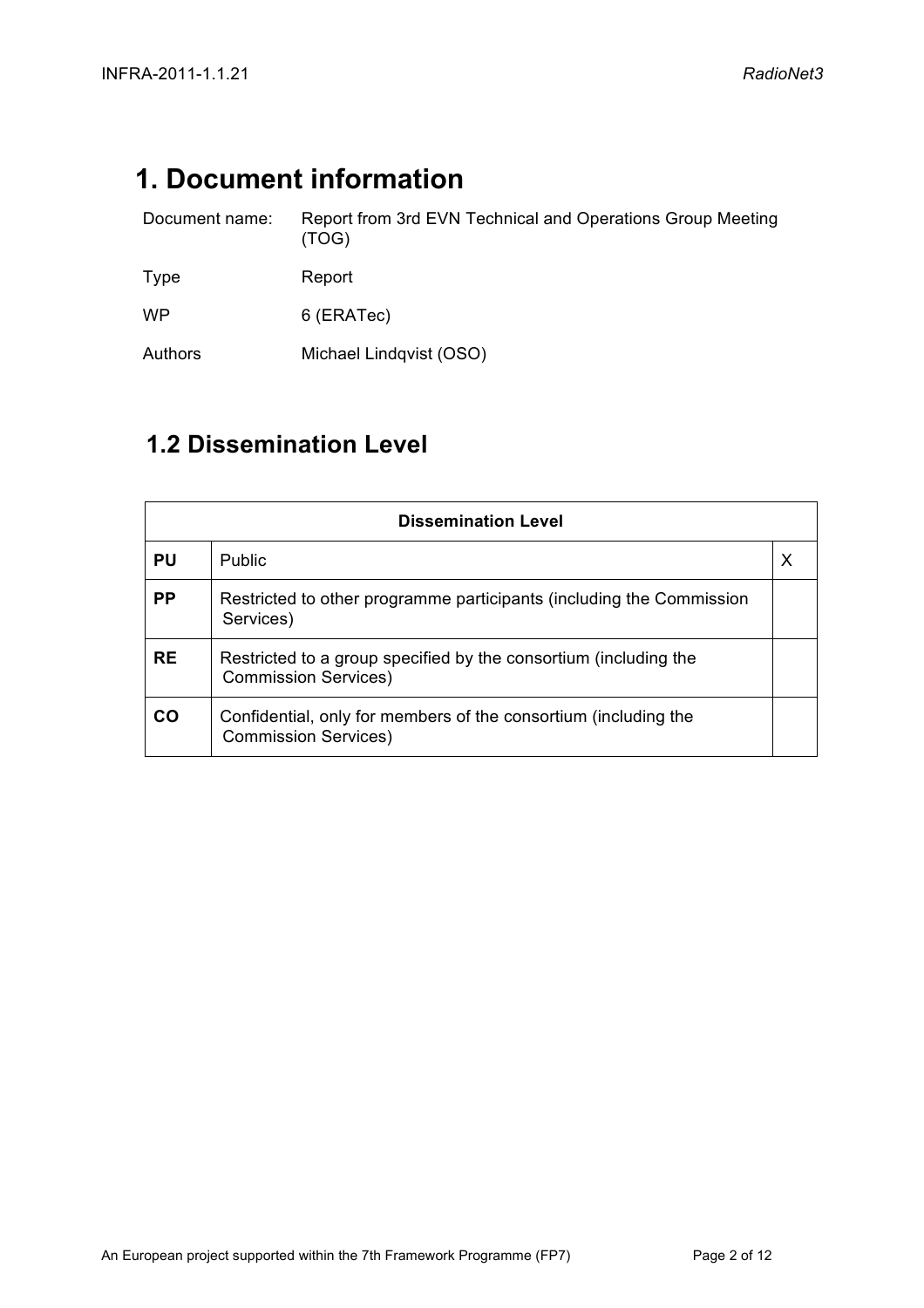### 1.3 Content

| 2.2.3 Acceptance of minutes from last meeting, Wettzell, January 23-24 2014  4 |  |
|--------------------------------------------------------------------------------|--|
|                                                                                |  |
|                                                                                |  |
|                                                                                |  |
|                                                                                |  |
|                                                                                |  |
|                                                                                |  |
|                                                                                |  |
|                                                                                |  |
|                                                                                |  |
|                                                                                |  |
|                                                                                |  |
|                                                                                |  |
|                                                                                |  |
| 2 2 17 NRAO.                                                                   |  |
|                                                                                |  |
|                                                                                |  |
|                                                                                |  |
|                                                                                |  |
|                                                                                |  |
|                                                                                |  |
|                                                                                |  |
|                                                                                |  |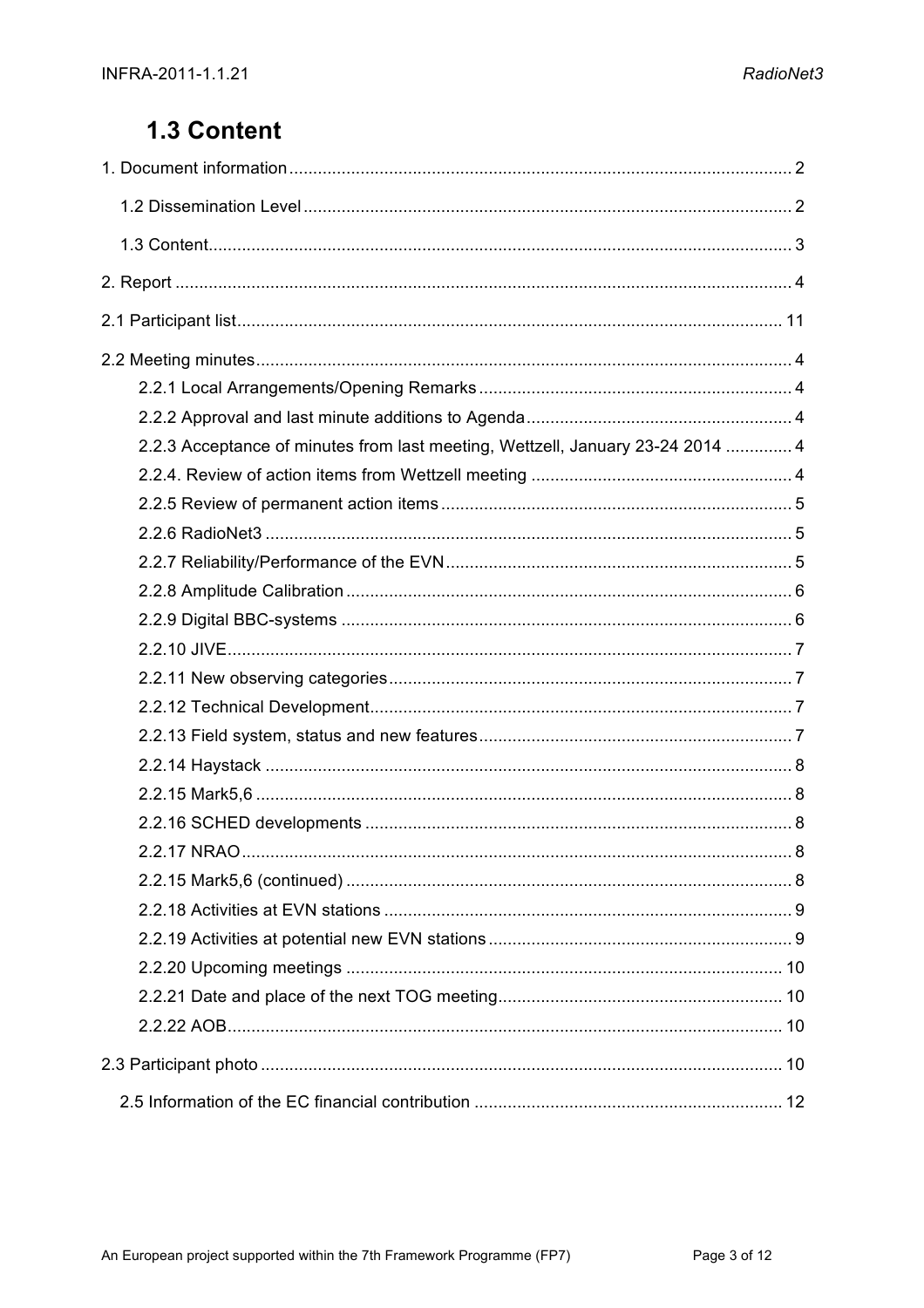## **2. Report**

The EVN TOG meeting 3 was held in Cagliari, Italy, on October 6, 2014. In addition a visit to the Sardinia Radio Telescope was organised on October 5, 2014. The presentations, reports etc from the TOG-meeting can be found on the meeting webpage:

http://www.radionet-eu.org/radionet3wiki/doku.php?id=na:eratec:tog:tog-meeting-04

### **2.2 Meeting minutes**

#### **2.2.1 Local Arrangements/Opening Remarks**

Lindqvist welcomes the participants, opens the meeting. The director of CAO, Andrea Possanti, also welcomes the participants and gives a presentation on the history and current activities of the observatory.

#### **2.2.2 Approval and last minute additions to Agenda**

No additions, Agenda was approved.

#### **2.2.3 Acceptance of minutes from last meeting, Wettzell, January 23-24 2014**

Minutes were accepted without comments

### **2.2.4. Review of action items from Wettzell meeting**

- 1. Lindqvist to change Bologna rules to change responsibility for ANTAB file generation. • Changed to permanent action items. Done.
- 2. Noto to install and use automatic upload of logs.
	- Done.
- 3. Quick to send info on new ANTABFS to EVNTech.
	- Done, info has been sent to friends.
- 4. All stations to measure beam-maps at L- and C-band (provided appropriate software is available at the telescopes) and send them to Keimpema.
	- Few beam maps have been received. Lindqvist urges stations to provide beam maps, needed for multiple phase center observations, better data. Remains.
- 5. Keimpema: The difference between the theoretical and measured beam correction for the relevant part of the beam has to be investigated.
	- Done.
- 6. Bach, Quick, de Vicente, Verkouter create test specs/procedures for DBBC (possibly including JIVE5abc).
	- Bach has sent the link to the wiki page to EVNTech. Will update procedures, send note to EVNTech when done. Done.
- 7. Lindqvist will schedule a meeting discussing how to move forward on 2-4 Gbps in the EVN.
	- Done.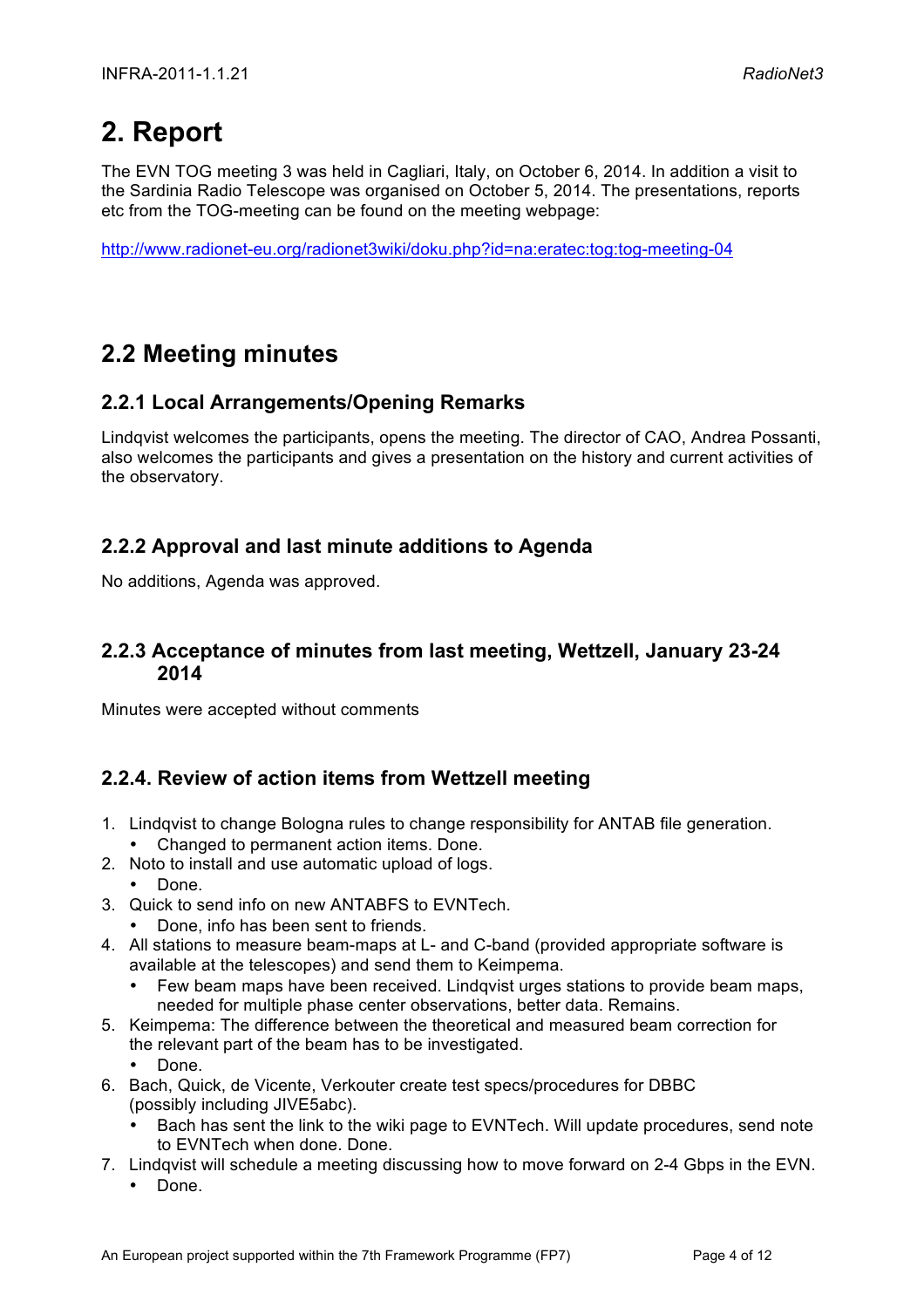- 8. All to look at document written by Himwich to find out consequences for own telescope. ftp://ivscc.gsfc.nasa.gov/pub/TOW/to...mwich.Sem2.pdf • Done.
- 9. Verkouter: to add info on content of module before conditioning is started.

• Done.

- 10. Verkouter: speed of conditioning to be displayed during conditioning and summary at the end (min, max, average) as is done by mk5erase (DiFX).
	- Done.
- 11. Switching on the module in bank B in a few cases has reset or modified the write pointer in bank B. Quick to send a message about this problem to EVNTech.
	- Done. Verkouter mentions he has not seen this behaviour in past months.
- 12. Verkouter to also save log file of jive5ab.
	- This has to be done at stations. Quick has script. Remove this action, new ACTION on Verkouter to send out script to stations
- 13. Upgrade to SDK9.3a first at the correlators then at the stations.
	- CHANGE action, upgrade to SDK9.4
- 14. All stations (except Wetzell): implement 80 Hz continuous calibration.
	- Stays, new ACTION Lindqvist, mention this issue at CBD.
- 15. Helldner to send info on 80 Hz unit to EVNTECH & wiki.
	- Done.
- 16. All stations: report Mark5C bugs to Ruszczyk.
	- Move to permanent action items.
- 17. Bach to send out a script on how to display the autocorrelation for all modes to EVNTech. • Done.

#### **2.2.5 Review of permanent action items**

Done

#### **2.2.6 RadioNet3**

Lindqvist notes that 3 technology workshops have been held so far, among others dealing with RFI calibration and antenna metrology. Proposals for topics are asked for a next meeting, which will probably take place in Firenze in 2015.

Paragi mentions the database which holds relevant telescope information, he will contact Stagni to ask him to give login access to the VLBI friends at the telescopes. After this they should be able to fill out the missing information in the database. The required information is what can be observed with their particular telescope, how proposals can be submitted, etc.

• *Synergy RadiotelDB* (Paragi)

#### **2.2.7 Reliability/Performance of the EVN**

- Reliability/Performance of the EVN (Agudo)
- Pre-session checks, e.g., sampler stats, phase-cal, RFI … (Agudo)
- NME results (Agudo)
- Feedback from last sessions (Agudo)
- Presentation by Agudo: *EVN Performance and Reliability*
	- Jb: P-band had crosstalk, this is being looked at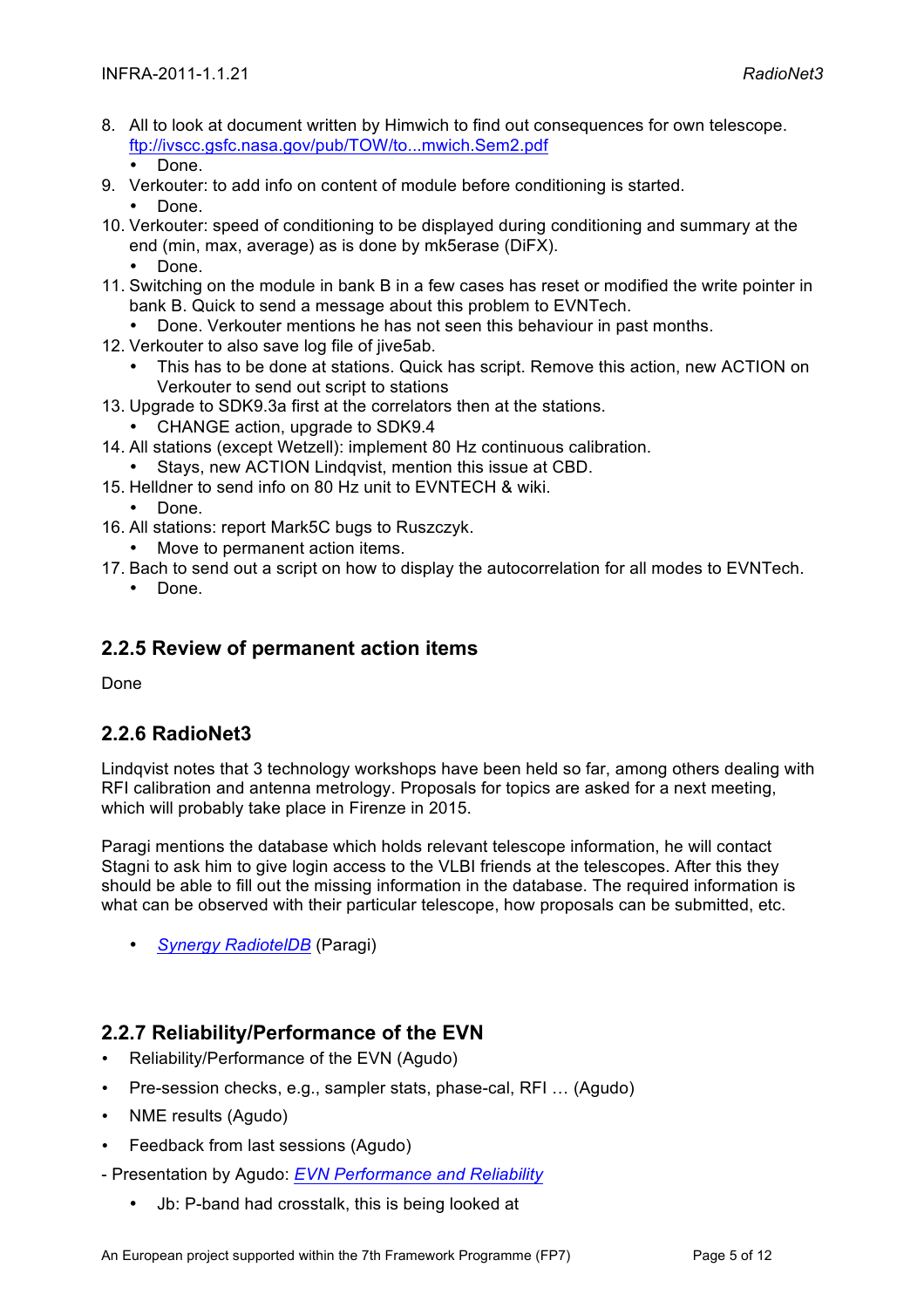- Mc: working on fixing motor trouble
- Nt: wrong LO setting due to human error
- Mh: did not realize re-calibration of the DBBC was needed after fix
- Jb: no fringes L-band: reason still unknown
- Tr: DBBC sent to Bonn for repairs
- Vicente asks whether opacity information would be useful. Agudo answers it would be somewhat useful, but hat not all stations are capable of providing this.

#### **2.2.8 Amplitude Calibration**

- Quality of calibration (Agudo)
- Timely delivery of ANTAB-files? (Agudo)
- Presentation by Agudo: *EVN Amplitude calibration*

Jb: Gunn explains that calibration at C-band of Lovell is not working at all, because of the poorly known pointing. Hopefully there will be a fix next year, when a bar code has been placed along the track. Cullen is currently working on Tsys, and has found power fluctuations on a 10 minute timescale. Still unknown where these originate, might be the IF.

Porcas notes that the MarkII is the default for C-band, unless specifically requested, so there should normally not be any use of Lovell for C-band.

Discussion on the use of sky dips to improve Tsys determination. Kvazar does not provide Tsys at all. Porcas wonders whether it would be possible to induce Kvazar to provide Tsys through the CBD.

**ACTION** Lindqvist, Yang, Agudo, Bach, Vicente: investigate how to improve K-band calibration, maybe using sky-dips.

**ACTION** Lindqvist: talk to Kvazar friends about possibility (and need) to provide Tsys.

#### **2.2.9 Digital BBC-systems**

- DBBC development and production status (Alef)
- DBBC spare parts (Lindqvist)
- DBBC experience at stations (all)
- Presentation by Alef: *DBBC Production and delivery status*

Lindqvist reminds the VLBI friends of the EVN spare parts list:

*https://deki.mpifr-bonn.mpg.de/Working\_Groups/EVN\_TOG/EVN\_spare\_parts*

In order to move to 2Gbps operations in the EVN, new DBBC firmware which is currently only available as a beta release will be needed.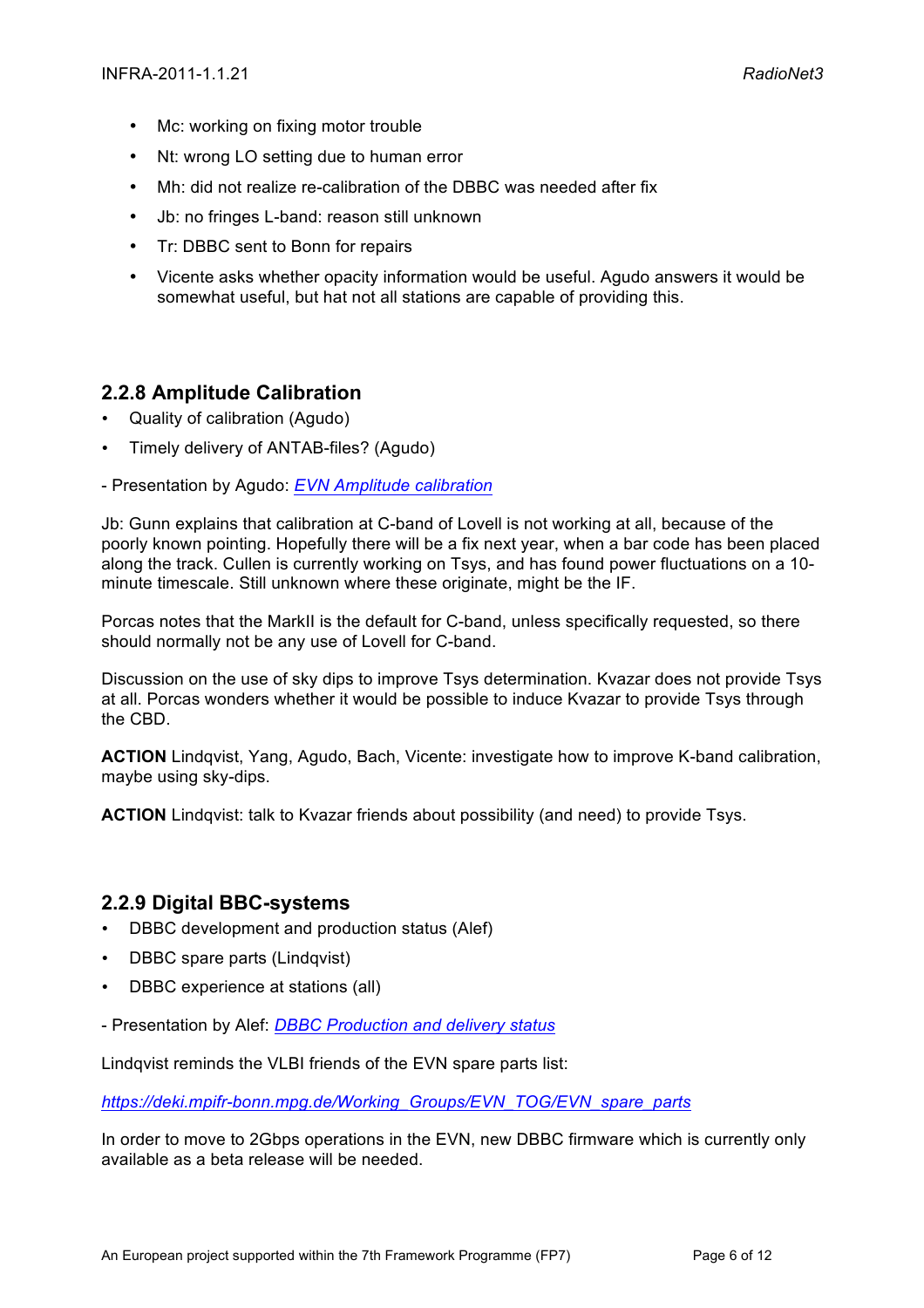**ACTION** Lindqvist, Bach, Yang: test DDC 105E mode, with the aim to use it operationally February 2015.

Alef: everybody should consider Fila10G operations, with Ethernet connection to Mark6 or FlexBuff

#### **2.2.10 JIVE**

- Presentation by Szomoru: Technical Operations and R&D at JIVE

#### **2.2.11 New observing categories**

- EVN+LBA (Szomoru)
- Out-of-Session observing (Gunn)
- Joint frequency blocks (Gunn, Lindqvist)
- Triggered/interrupted e-VLBI observations (Kettenis)
- Presentation by Szomoru: *Joint EVN – LBA observing*
- Presentation by Gunn: *OoS Observations*
- Presentation by Kettenis: *Automated triggers*

Gunn mentions that scheduling efficiency is currently at about 50%, and that this is mainly the result of a lack of recording media. Efficiency might be improved somewhat by meshing bands, which is only possible for sets of telescopes that can switch rapidly between specific bands.

Kettenis presents results of automated trigger tests, a long discussion follows on rules and decision making for triggers.

#### **2.2.12 Technical Development**

- Diskshipping-less operation (Yang, Verkouter), tog-sardinia-okt2014-eshipping.pdf
- Towards 2-4 Gbps operation (Szomoru)
- Development of a Low-noise wide-band integrated amplifier for VLBI antennas, RadioNet3/DIVA Task 1 (Alef)
- DBBC3, RadioNet3/DIVA Task 2 (Alef), dbbc3\_evn\_symposium\_2014.pdf
- Presentation by Verkouter: *e-Shipping*
- Presentation by Szomoru: *Towards 2-4 Gbps operations*
- Presentation by Alef: *DBBC3 Development*

The point is made, with respect to the first two topics, that until now only Ef and the KVN have Mark6 units.

#### **2.2.13 Field system, status and new features**

• Status report, new developments (Himwich)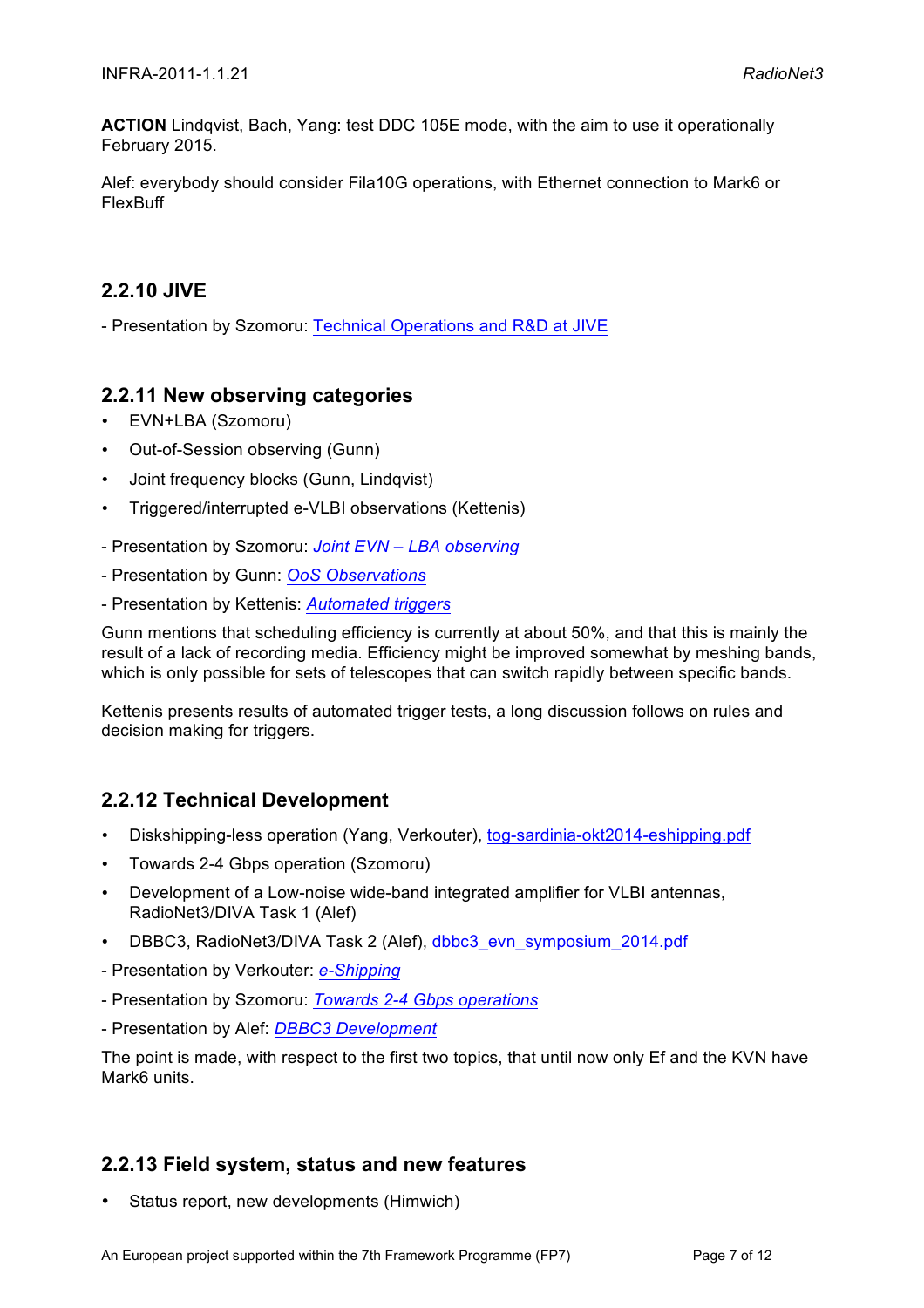Presentation by Himwich: *Field System Topics*

#### **2.2.14 Haystack**

- Haystack status report (Ruszczyk)
	- Presentation by Ruszczyk: *Haystack status*

#### **2.2.15 Mark5,6**

- Status: Mark 5A/B/B+/C,6, software, firmware, SDK9 (Ruszczyk)
- Presentation by Ruszczyk: *Mark5 software status*

**Change of agenda:** because of the availability of NRAO via telecon items 16 and 17 are moved forward. The remainder of item 15 will follow afterwards.

#### **2.2.16 SCHED developments**

- Digital BBC-systems, Mark 5C, Mark 6, 2-4 Gbps operation etc. (Campbell)
- SCHED after C. Walker retires (all)

Campbell gives a talk, makes the following points:

- SCHED versions 11.2 and above (current = 11.3u1) provide VSI-astro consistent bit-stream ordering (in the \$TRACKS section, where the track number is the 0-based bit-stream number +2) and also DBBC support (the dodge of having DAR=NONE in the stations.dat catalog is no longer required).
- SCHED can currently handle 2 Gbps schedules -- but for the DBBC/DDC to allow 32MHz subbands & associated 64 Mbps sampling rate, 1 line of code in each of chkdbbc.f and chkdbfq.f need to change. (for the moment, DAR=NONE in the stations.dat catalog can avoid this).
- Campbell is in favor of the original plan for getting DBBC-consistent station patching info into the freq.dat catalog. Inidividual PIs are therefore still provided with "setini" plug-ins for their key-file(s) prior to each session.
- Feedback to the stations about their pointing-sector control information currently in the sched stations.dat catalog is still due (re: discussion from Wettzell TOG meeting).

From NRAO, via telecon, Martin Pokorny tells us that a person has been identified to take over from Walker when he retires. NRAO however will not support developments for non-NRAO capabilities without some sort of agreement.

#### **2.2.17 NRAO**

- NRAO status report (Romney)
- Presentation by Romney: *NRAO status report*

Lindqvist updates Romney on the plans to test the 32MHz DDC mode in the EVN.

#### **2.2.15 Mark5,6 (continued)**

• jive5ab (Verkouter)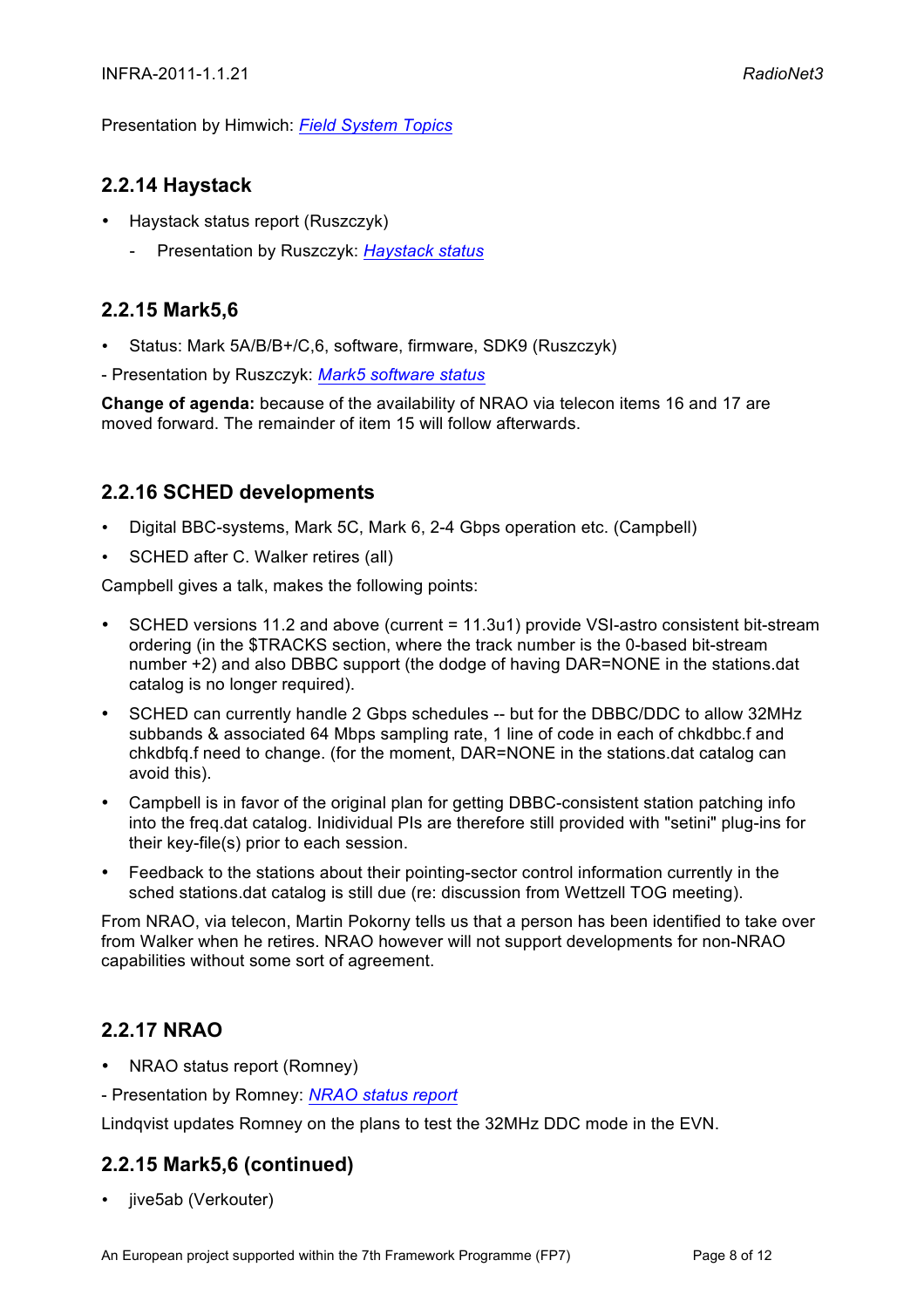- Mark5/FS status at EVN stations (Szomoru)
- Mark 5 problems encountered during last session (all)
- Disk inventory and purchase status  $-7000 \in$  per station/vear (Lindqvist, all)
- Disk throughput at JIVE, balancing with NRAO, Astro/Geo pool (Campbell)
- Mark 5 logistics (repairs, shipping rules, VLBA shipping requirements, boxes, labels, etc.) (all)
- Presentation by Verkouter: *jive5ab current status*
- Presentation by Szomoru: *Mark5 status at EVN stations*

**ACTION** Verkouter: send another email to stations regarding the buffer (-b) mode of Jive5ab, which can be safely used now, and which enables automated fringe tests.

Ruszczyk mentions that SDK8.2 cannot be upgraded tot 9.4 in one go, needs intermediate step via version 9.

**ACTION** Szomoru: send out document to all stations dealing with the upgrade of Mark5 to Wheezy OS and SDK9.4.

Request was made to Szomoru to have the test stations removed from the status table.

Discussion on 7000 € per station/year: not clear all stations actually purchase this many disks. Should there be a push for more money? More FlexBuffs? Gunn reiterates that scheduling efficiency would go up with more media.

Campbell reports that recent sessions remain disk-limited. The return of global observations, mostly correlating in JIVE, has put new pressure on the pack pool (NRAO stations rejoin at Gbps; globals correlating at JIVE require pre-positioning of packs to NRAO to maintain trans-Atlantic pack-flux balance). According to the TOG wiki, the current EVN-available pack reservoir was 1838 TB; with the 2-session recycling rule, each session would therefore "have" 969 TB. In the Oct/Nov session, the original block schedule correlating all globals at JIVE would have called for ~1500 TB. Moving 2 globals to Socorro lowered that to ~1200 TB. Dropping some observations further lowered it to ~900 TB.

Alef raises a question about whether small disk packs should be retired. Campbell notes that they are not being shipped anymore, anyway PATA disks cannot be sent to Socorro.

Lindqvist notes that the only thing that can be done from the side of the TOG is to bring this issue to the board. JIVE does not have the resources to take over this task.

#### **2.2.18 Activities at EVN stations**

• The new radome for the OSO 20 m telescope (Hammargren)

Hammargren shows a very nice presentation of the refurbishing of the radome, the presentation however is too big to upload.

Jung reports Wagner is currently working at KVN

#### **2.2.19 Activities at potential new EVN stations**

No presentations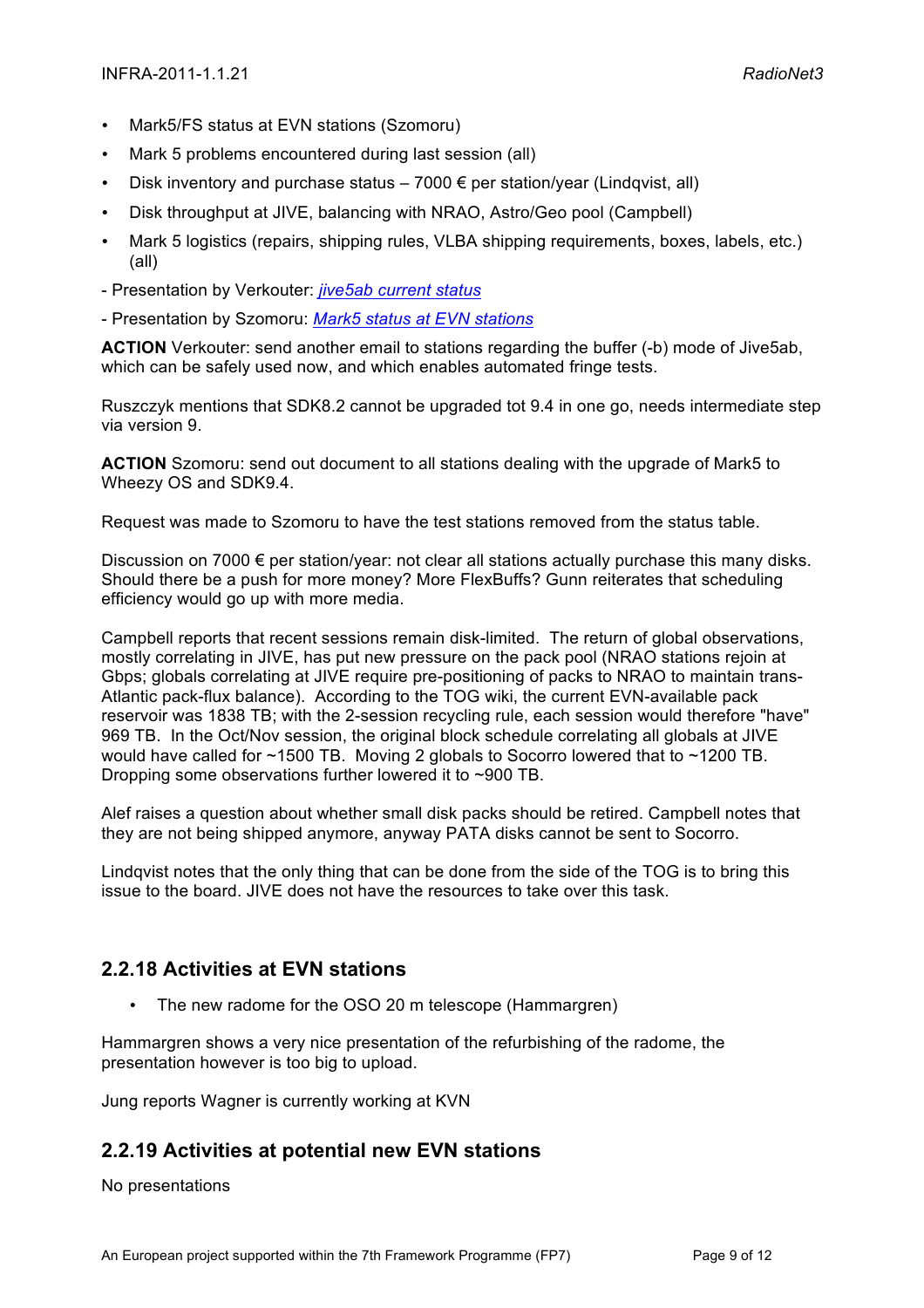#### **2.2.20 Upcoming meetings**

- EVN Symposium and Users' Meeting, Cagliari, Italy, 7-10 October 2014
- 3rd International VLBI Technology Workshop, JIVE, The Netherlands, 10-13 November, 2014
- Eighth IVS Technical Operations Workshop, Haystack Observatory, Westford, USA, 4-7 May, 2015
- RadioNet3, TWS, 2015

#### **2.2.21 Date and place of the next TOG meeting**

Robledo, Spain, June 26, 2015

#### **2.2.22 AOB**

None

### **2.3 Participant photo**



Participants of the 3<sup>rd</sup> EVN Technical Operations Group Meeting in Cagliari, Italy.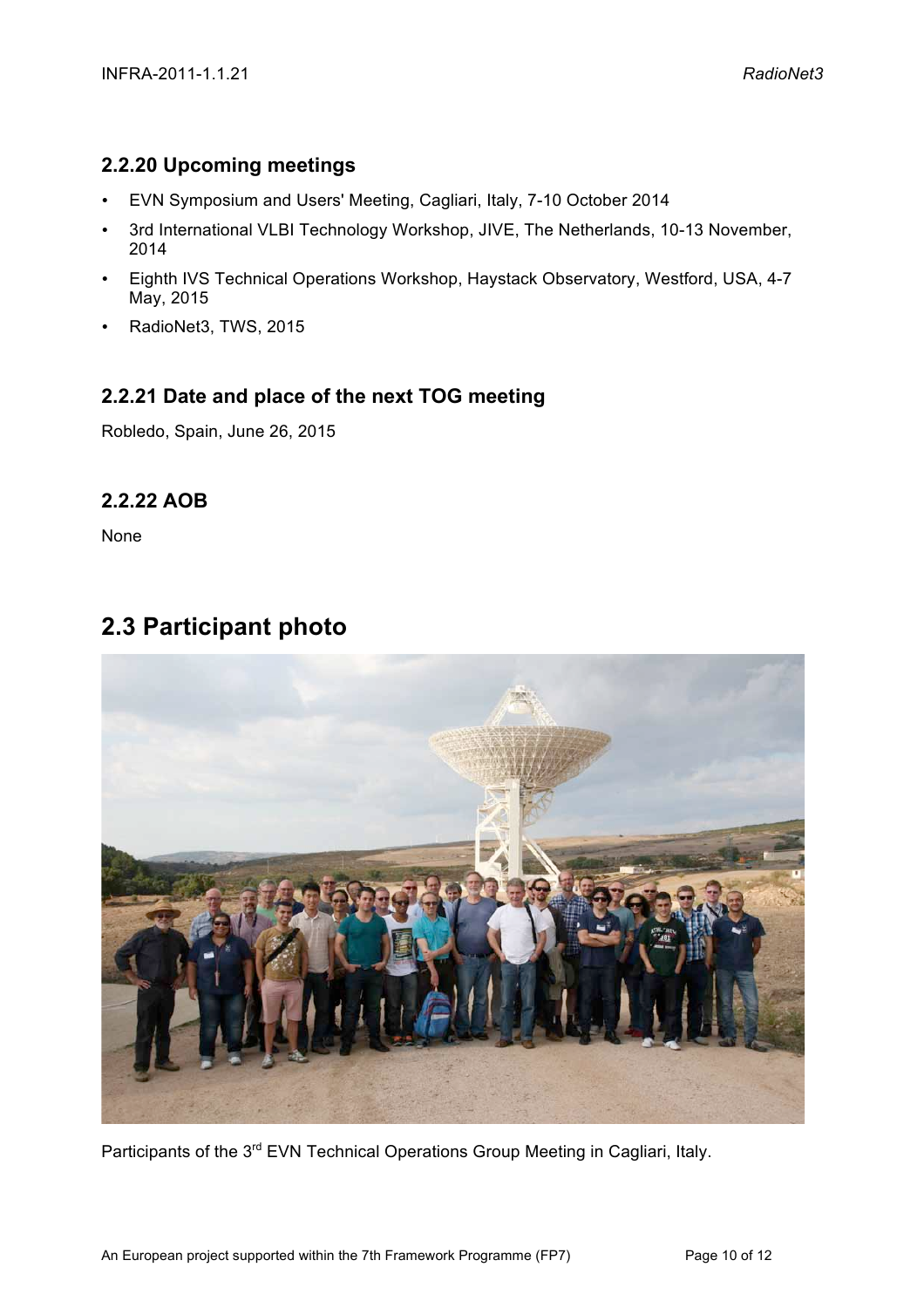### **2.1 Participant list**

In total 42 persons participated in the TOG-meeting. The list of participants is given below.

| Nr. | Last name    | <b>First name</b> | <b>Affiliation</b>                               |
|-----|--------------|-------------------|--------------------------------------------------|
| 1   | Agudo        | Ivan              | JIVE, NL                                         |
|     | 2 Alef       | Walter            | MPIfR, DE                                        |
| 3   | Bach         | Uwe               | MPIfR, DE                                        |
| 4   | Bietenholz   | Michael           | HartRAO, SA                                      |
| 5   | Byun         | Do-Young          | Korea Astoronomy & Space Science Institute, KR   |
| 6   | Campbell     | <b>Bob</b>        | JIVE, NL                                         |
| 7   | Cassaro      | Pietro            | <b>INAF IRA, IT</b>                              |
| 8   | Coiana       | Tiziana           | INAF - Cagliari Astronomical Observatory, IT     |
| 9   | Concu        | Raimondo          | <b>INAF-OAC. IT</b>                              |
| 10  | Fara         | Antonietta        | INAF - Cagliari Astronomical Observatory, IT     |
| 11  | Garcia-Miro  | Cristina          | Madrid Deep Space Communication Complex NASA, ES |
|     | 12 Goddi     | Ciriaco           | JIVE, NL                                         |
|     | 13 Gunn      | Alastair          | Jodrell Bank Observatory, UK                     |
| 14  | Hammargren   | Roger             | Onsala Space Observatory, SE                     |
| 15  | Himwich      | Ed                | NASA/NVI, USA                                    |
| 16  | Jung         | Taehyun           | Korea Astoronomy & Space Science Institute, KR   |
|     | 17 Kallunki  | Juha              | Metsähovi Radio Observatory, FI                  |
| 18  | Kettenis     | Mark              | JIVE, NL                                         |
|     | 19 Kuper     | Geert             | ASTRON, NL                                       |
|     | 20 Leeuwinga | Martin            | Joint Institute for VLBI in Europé, NL           |
| 21  | Lindqvist    | Michael           | Onsala Space Observatory, SE                     |
| 22  | <b>Melis</b> | Andrea            | INAF - Cagliari Astronomical Observatory, IT     |
| 23  | Migoni       | Carlo             | INAF - Cagliari Astronomical Observatory, IT     |
|     | 24 Molera    | Guifre            | JIVE, NL                                         |
|     | 25 Orlati    | Andrea            | INAF-IRA, IT                                     |
| 26  | Paragi       | Zsolt             | JIVE, NL                                         |
| 27  | Pisanu       | Tonino            | INAF-OAC, IT                                     |
| 28  | Polatidis    | Antonis           | ASTRON, NL                                       |
|     | 29 Poppi     | Sergio            | INAF - Cagliari Astronomical Observatory, NL     |
| 30  | Porcas       | Richard           | MPIfR, DE                                        |
| 31  | Ruszczyk     | Chester           | MIT Haystack Observatory, USA                    |
| 32  | Surcis       | Gabriele          | JIVE, NL                                         |
| 33  | Szomoru      | Arpad             | Joint Institute for VLBI in Europé, NL           |
|     | 34 Tenkink   | Hans              | JIVE, NL                                         |
|     | 35 Urru      | Enrico            | INAF-OAC, IT                                     |
| 36  | Uunila       | Minttu            | Metsähovi Radio Observatory, FI                  |
| 37  | Valente      | Giuseppe          | INAF-OAC, IT                                     |
| 38  | Vargiu       | Gian Paolo        | INAF - Cagliari Astronomical Observatory, IT     |
| 39  | Verkouter    | Harro             | Joint Institute for VLBI in Europé, NL           |
| 40  | Vicente      | Pablo             | Observatorio de Yebes, ES                        |
| 41  | Wolak        | Pawel             | Torun Centre for Astronomy, PL                   |
|     | 42 Yang      | Jun               | Onsala Space Observatory, SE                     |